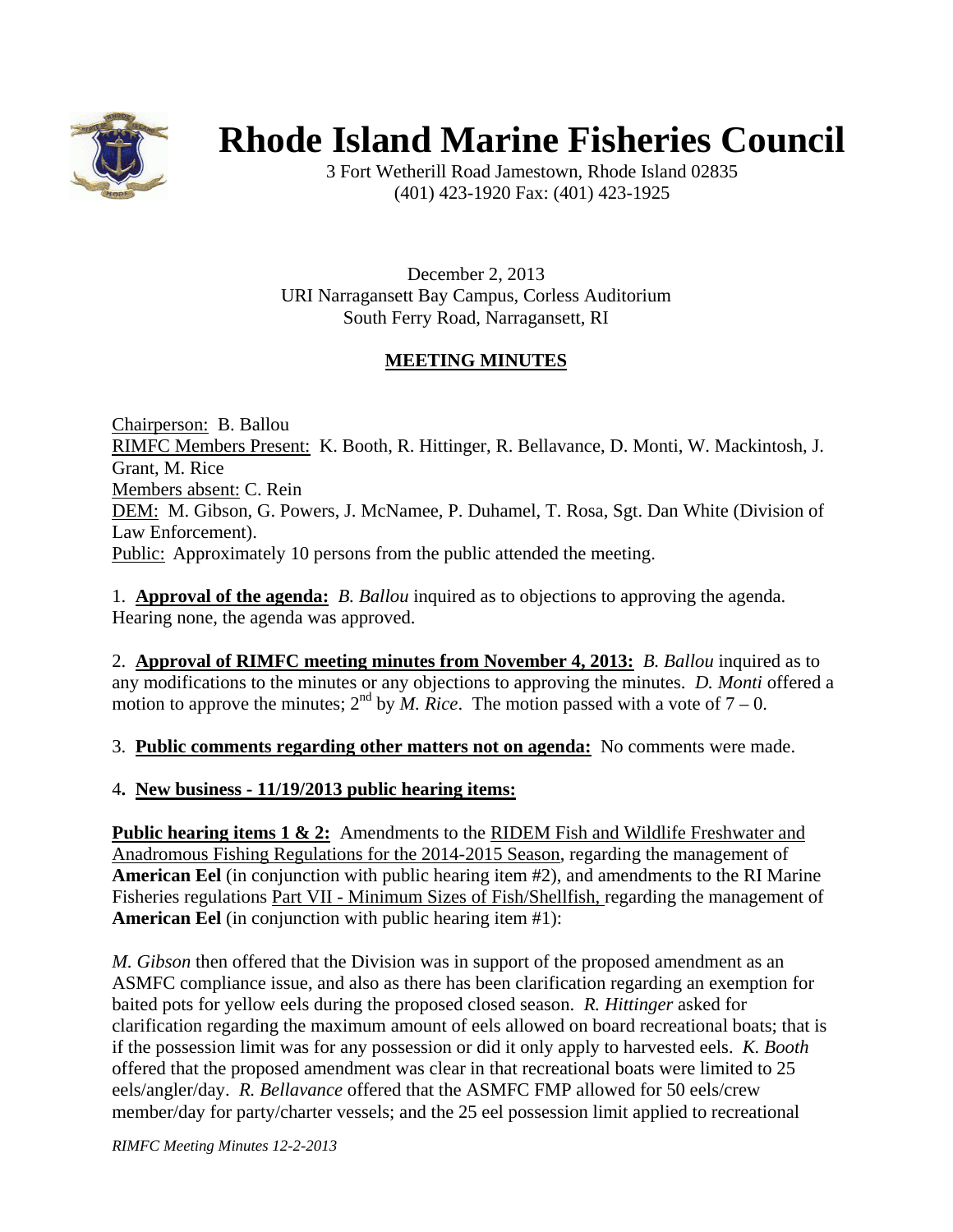anglers on these vessels. *B. Ballou* offered that it was his understanding that the 50 fish possession limit applied only to captain and crew; individual anglers on board the vessel would be subject to a 25 fish possession limit, and offered to contact the ASMFC staff to be sure of the intent of the regulation. *D. Monti* **offered a motion to recommend adoption of all aspects of public hearing item #2 related to American eel; 2nd by** *R. Bellavance***.** *B. Ballou* asked if intent of the motion was to also to assure compliance with ASMFC regarding the possession limit for party/charter captain and crew, so that it would be amended accordingly depending on advice from the ASMFC; to which *D. Monti* agreed. A comment was made by S. Parente regarding the maximum possession limit for commercial striped bass fishermen; and *M. Gibson* offered that it was unclear if the maximum possession limit applied only to commercial harvesters of eels for resale, or to commercial fishermen that only utilize eels as bait. *J. McNamee* offered that the proposed regulatory language did not specify this, meaning that the unlimited possession limit as proposed applies to all licensed commercial fisherman, regardless of reason for possession. *D. White* offered that the regulation would be difficult to enforce if it distinguished between a *harvest* possession and reasons for possession; that it would be impossible to determine if the eels were purchased or harvested. *R. Bellavance* offered that the Enforcement Committee of the ASMFC agreed that the possession limit needed to be applied uniformly to all commercial fishermen, and not only as a harvest limit. R. Hopkins from the audience offered that the proposed commercial closed season was intended to apply only to silver eels, and not for yellow and green eels, and that the closed season was to apply only to a gear type and not to the species, and that the prohibition on the gear type during this time period would protect the species as intended. It was discussed that the proposed regulation as written did address this, in that the closed season applied to gear types other than baited pots, and there was a very low likelihood of silver eels entering pots. **The motion passed 7 – 0.** 

**Public hearing item #3:** Amendments to the RI Marine Fisheries regulations Part XI – Commercial Fisheries, regarding the **removal of the October closure provision for Atlantic herring**:

*M Gibson* offered that this closure provision was no longer a requirement of the ASMFC FMP and therefore supported adoption of this amendment. *M. Rice* **offered a motion to recommend**  adoption of the proposed amendment;  $2^{nd}$  by *K. Booth.* The motion passed  $7 - 0$ .

**Public hearing item # 4a:** Amendments to the RI Marine Fisheries regulations Part VII - Minimum Sizes of Fish/Shellfish, regarding the **commercial quota for Summer flounder**:

*R. Hittinger* offered that there was no consensus reached at the AP meeting. *M Gibson* offered that the change in summer season end date from 10/31 to 9/15 is based on data showing that Summer Flounder are migrating out of state waters closer to 9/15, but that the Division was open to suggestions to Council recommendations regarding allocation percentages to each sub-period. *R. Hittinger* offered that the AP was in agreement to the proposed season change due to actual modifications that fishermen make to gear to catch this species at this time, and that rod and reel dies off at this time. He was therefore in support of the proposed change to the season. K. Booth inquired as to the effect of the proposed shorter Summer season; in that he was concerned if this was result in increased effort, which would then result in the season closing sooner. J. Grant expressed support for option 3, and that he didn't believe this option would result in increased effort or significant changes to the commercial fishery. K. Booth expressed concern regarding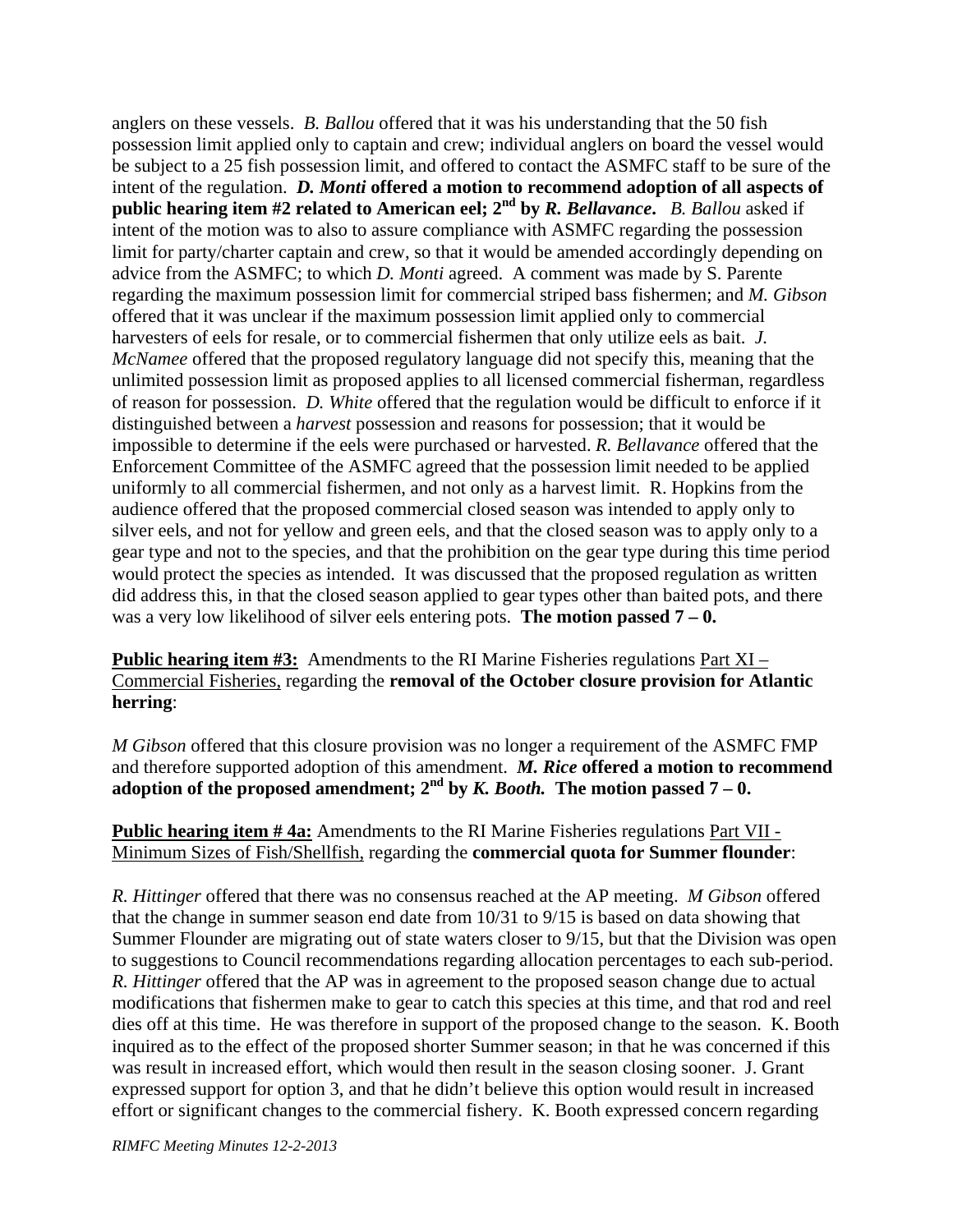how the proposed changes to the Summer Flounder Exemption Certificate program might impact the fishery, and was therefore leaning towards status quo as his preferred option until more information is obtained if the Certificate program were re-opened. R. Bellavance offered that option 2 might be a good transition. M. Gibson offered that it wouldn't matter in that all quota is used. **K. Booth offered a motion to recommend no changes, status quo; no 2nd was received**  and the motion died. *R. Hittinger* offered a motion to recommend adoption of option 2;  $2^{\text{nd}}$ **by D. Monti**. S. Parente offered that the comments presented at the public hearing were overwhelmingly in favor of status quo. J. Grant inquired as to the ability to keep the Winter subperiod open for the entire season with only an 11% allocation (option 2), to which J. McNamee responded that he thought it could be. **The motion to recommend adoption of option 2 passed by a vote of 4 -3, with** *J. Grant, M. Rice, R. Hittinger***, and** *D. Monti* **in favor; and** *R. Bellavance, K. Booth***, and** *W. Macintosh* **against the motion.** 

#### **Public hearing item # 4b:** regarding the **Summer Flounder Exemption Certificate program**:

*R. Hittinger* offered a summary of the discussion from the AP meeting on this matter; that there was no consensus as to opening the program or not. *M. Gibson* offered that it was a difficult program to administer the program and that it would be challenging to determine which permits would be considered latent. *K. Booth* offered that he could not support opening the program at this time until more information is understood and how opening the program would impact the fishery. *W Macintosh* offered favor for status quo due to concern over potential impacts to the fishery; and that a better understanding of all the outstanding issues regarding management of the fishery is needed before the program is opened. G. Allen from the public offered support of status quo due to concerns regarding potential serious negative consequences to the recreational user group. J. Macari from the public was in favor of status quo until such time as the matter is better understood. *W. Macintosh* **offered a motion to recommend status quo, no changes to**  the program; 2nd by  $K$ . Booth. The motion passed  $7 - 0$ .

**Public Hearing Item #5:** Amendments to the RI Marine Fisheries regulations, Part VII - Minimum Sizes of Fish/Shellfish, regarding the **commercial quota for Scup**:

*W. Macintosh* offered that there was no quorum present at the AP meeting but there was consensus in support of option 2. *J. Grant* offered that he was hesitant to combine the subperiods as it may be difficult to split up again if determined to be necessary. *M. Gibson* offered that the Division was in support of either option but that option 2 may provide for better management options. *D. Monti* **offered a motion to recommend adoption of proposed option 2; 2nd by W. Macintosh. The motion passed 7 – 0.** 

**Public Hearing Item #6:** Amendments to the RI Marine Fisheries regulations, Part VII - Minimum Sizes of Fish/Shellfish, regarding the **commercial quota for Black Sea Bass**:

*W. Macintosh* offered that at the AP meeting but there was consensus in support of option 25 lbs/vessel/day possession limit. His personal preference was in support of option 1. He offered that there was a great deal of frustration with this fishery in that they are destructive to other fisheries, there is a large abundance of fish, and therefore a need to remove fish from the water, however the quota remains too low due to poor science at the ASMFC. *M. Gibson* offered that the Division was in support of either option. *J. Grant* **offered a motion to recommend**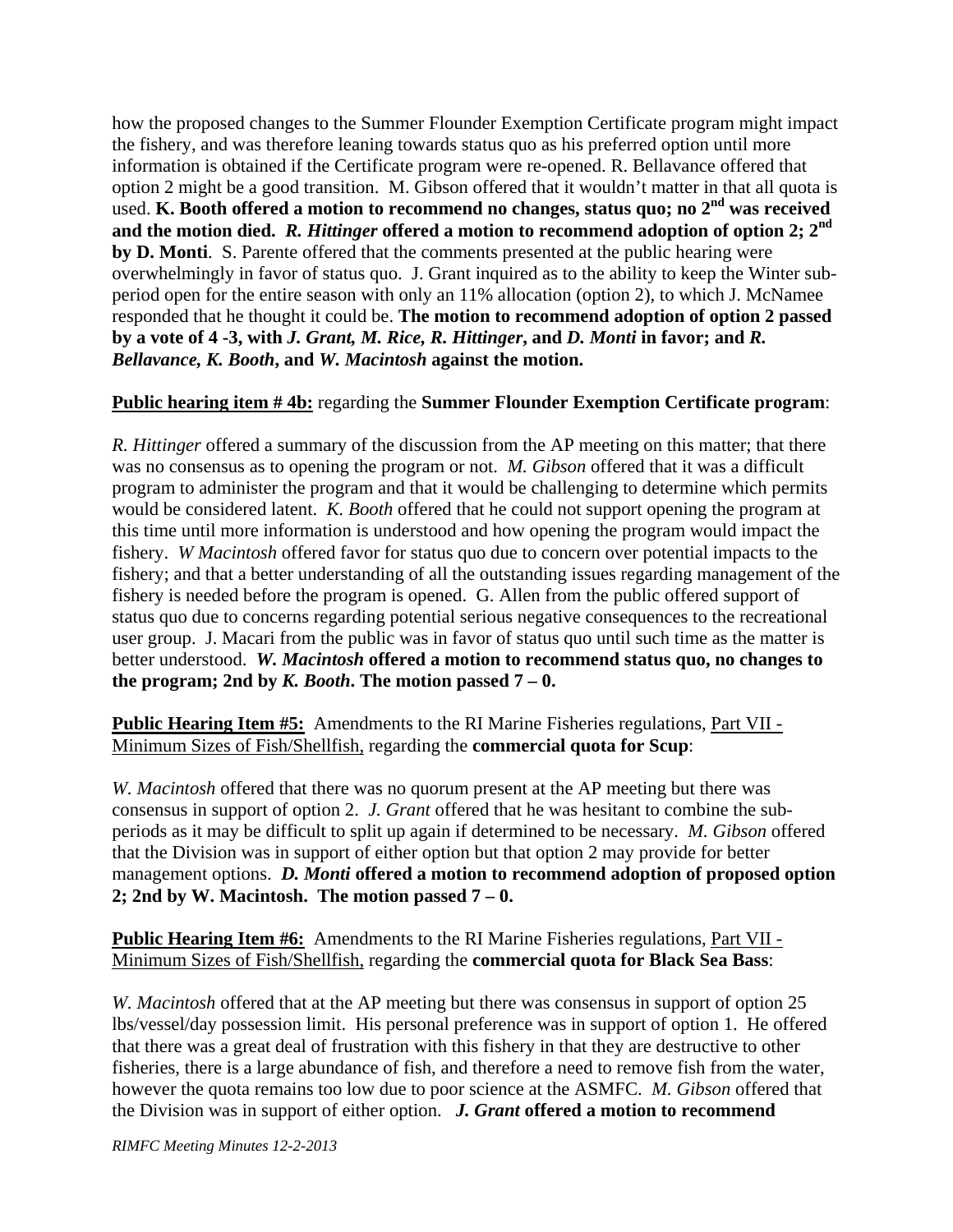**adoption of a variation of option 2 as proposed; 2nd by** *R. Bellavance***: to recommend adoption of the sub-periods and allocations as proposed, but to increase the sub-period possession limit from 25 lbs to 50 lbs/vessel/day (i.e., for the May 1 – June 30; July 1 – July 31; and Sept. 1 – Oct. 31 sub-periods). The motion passed with a vote of 5 – 2;** *R. Hittinger* **and** *K. Booth* **voting against the motion.**

**Public Hearing Item #7:** Amendments to the RI Marine Fisheries regulations Part VII - Minimum Sizes of Fish/Shellfish, regarding the management of **Coastal Sharks**:

*M. Gibson* offered that this matter was an ASMFC compliance issue and was therefore supported for adoption by the Division. *W. Macintosh* **offered a motion to recommend adoption as proposed;**  $2^{nd}$  by *K. Booth*. The motion passed 6 – 0 (*R. Bellavance* was absent momentarily during this vote).

**Public Hearing Item #8:** Amendments to the RI Marine Fisheries regulations Part XV - Lobsters, Other Crustaceans, and Horseshoe Crabs, regarding a **RI Lobster Trap Transferability Program** (in conjunction with public hearing item 9), and to **remove outdated language**:

*J. Grant* offered that there was consensus from the AP that another look at the language was needed before moving forward with this matter. *M. Gibson* offered that there are the trap reduction schedule and the transferability elements of the language that the Division needs to have in place; but that the transferability regulations need to be in place for June  $1<sup>st</sup>$  and then sync with the federal requirements later in regards to the trap reduction schedule. He offered that the Division was in favor of a Lobster AP in order to reach better consensus with the language. S. Parente offered that the matter was not brought before the IAC and should therefore be revisited before adopting new language. *M. Rice* **offered a motion to table this matter until after such time that the Lobster AP can deliberate further; 2nd by** *D. Monti***. The motion passed 7 – 0.** 

**Public Hearing Item #9:** Amendments to the RI Marine Fisheries regulations Commercial and Recreational Saltwater Fishing Licensing Regulations, to allow for endorsement changes relating to the **RI Lobster Trap Transferability Program** (in conjunction with public hearing item 8).

*M. Gibson* offered that the Division was not sure if an endorsement was needed as proposed; or if there was a better means via the Licensing regulations by which a non-licensed individual with an acquired allocation could be issued a license and fish for lobster. *R. Hittinger* **offered a motion to table this matter until after such time that the Lobster AP and/or IAC can**  deliberate further;  $2^{nd}$  by *M. Rice*. The motion passed  $7 - 0$ .

5. **Approval of Lobster AP meeting and agenda:** *B. Ballou* asked for any objection to approving a Lobster AP meeting to discuss all the issues and regulatory language as presented as hearing item #8; hearing none, the meeting was approved. He further noted that it would be determined dependent upon the conclusions of the AP meeting if an IAC meeting was also needed.

### 6. **New business – approval of advisory panel reports**: